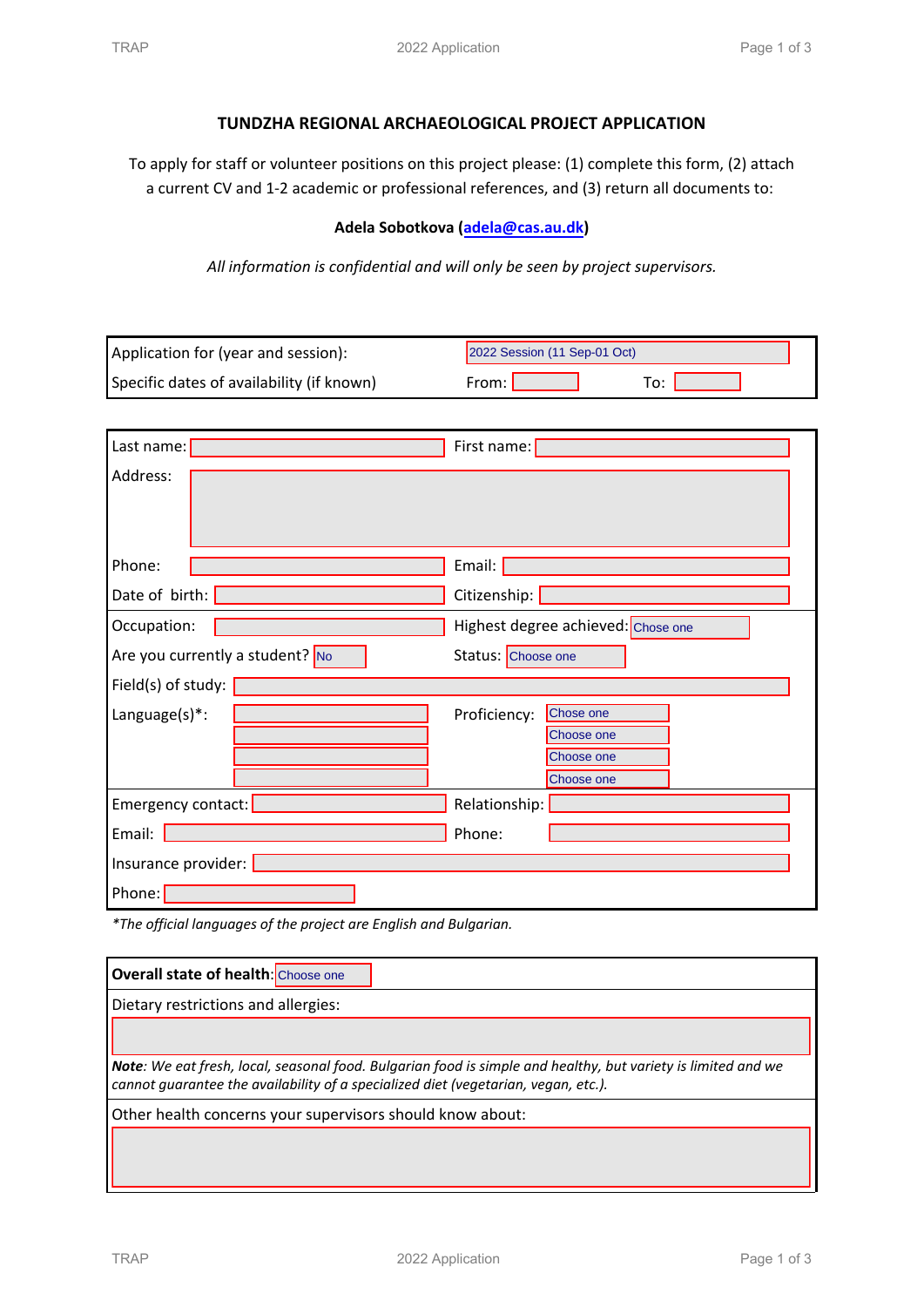| <b>State of Mind:</b> |                                                                                                                                                                      |  |
|-----------------------|----------------------------------------------------------------------------------------------------------------------------------------------------------------------|--|
| No                    | I am prepared for demanding physical labour including excavation or extensive field<br>walking.                                                                      |  |
| N <sub>o</sub>        | I am prepared for temperature extremes and inclement weather (fieldwork continues in<br>all weather so long as the ground is not obscured).                          |  |
| <b>No</b>             | I am prepared for a culturally challenging environment, where English is not spoken and<br>lifestyle differs dramatically from western standards.                    |  |
| N <sub>o</sub>        | I am ready to live under conditions that would be considered inferior by western<br>standards (wood heat, no refrigeration, shared sleeping quarters and bathrooms). |  |
| N <sub>o</sub>        | I have an experience living and working in developing countries (if yes, list which):                                                                                |  |
| N <sub>o</sub>        | I have travelled widely (list 5 countries you have visited):                                                                                                         |  |
|                       |                                                                                                                                                                      |  |
| No                    | I like to travel independently and even adventurously.                                                                                                               |  |
| <b>No</b>             | I respond well to pressure.                                                                                                                                          |  |
| N <sub>o</sub>        | I consider myself flexible; I adapt well to the unexpected.                                                                                                          |  |
| <b>No</b>             | I have a driver's license and am willing to drive on the project.                                                                                                    |  |
| lNo.                  | I feel comfortable driving on primitive roads or off-road, using a manual transmission<br>in a relatively large vehicle (7-10 passenger minivan).                    |  |
| N <sub>o</sub>        | I have driven in a Mediterranean or developing country before.                                                                                                       |  |

| Archaeological experience:                                              |                                               |  |
|-------------------------------------------------------------------------|-----------------------------------------------|--|
| Choose one<br>Surface survey                                            | Chose one<br>Environmental sampling           |  |
| Chose one<br>Remote sensing                                             | Chose one<br>Palaeozoology                    |  |
| Chose one<br>Geophysics                                                 | Chose one<br>Palaeobotany                     |  |
| Excavation<br>Chose one                                                 | Chose one<br><b>Drafting</b>                  |  |
| Chose one<br>Artefact processing                                        | Chose one<br>Photography                      |  |
| Ceramics analysis<br>Chose one                                          | Chose one<br>Documentation & recordkeeping    |  |
| Lithics analysis<br>Chose one                                           | Cultural heritage / conservation<br>Chose one |  |
| Chose one<br>Other small find analysis                                  |                                               |  |
| Please describe any other archaeological skills or experience you have: |                                               |  |
|                                                                         |                                               |  |
|                                                                         |                                               |  |
|                                                                         |                                               |  |
|                                                                         |                                               |  |
|                                                                         |                                               |  |